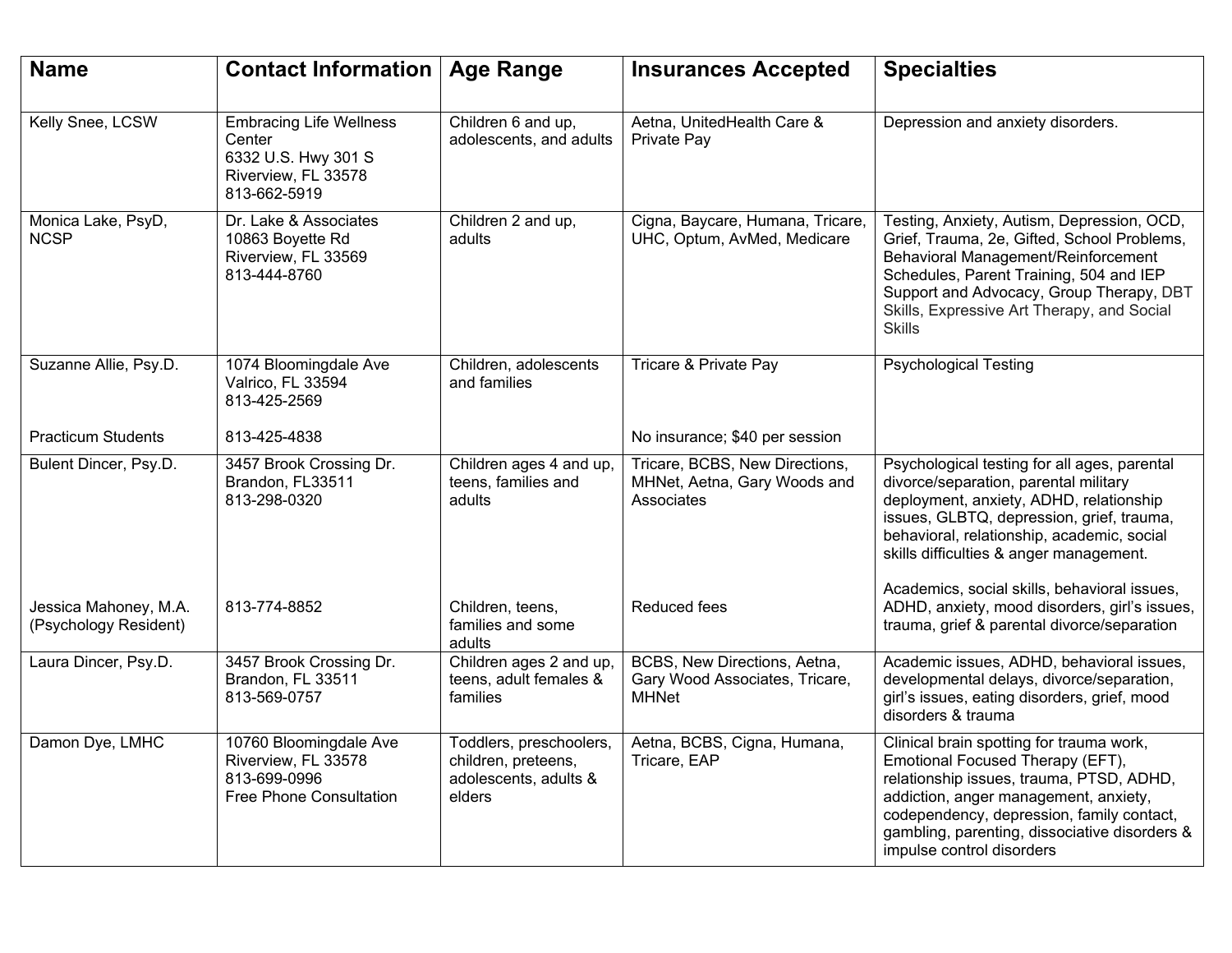| Beatriz F. Galvis, M.A.          | 6338 US Highway 301 S<br>Riverview, FL 33578<br>813-340-8403       | Children ages 6 and up,<br>teens & adults   | Aetna, Cigna, Beacon, Value<br>Options, Tricare, UBH, UHC,<br>EAP, Great West, Cigna, UMR                                                                                                                                                                                                   | Marriage and family therapist, specializes in<br>women's issues, couples counseling & family<br>therapy                                                                                            |
|----------------------------------|--------------------------------------------------------------------|---------------------------------------------|---------------------------------------------------------------------------------------------------------------------------------------------------------------------------------------------------------------------------------------------------------------------------------------------|----------------------------------------------------------------------------------------------------------------------------------------------------------------------------------------------------|
| Valarie Kager, Ph.D.             | 3457 Brook Crossing Dr<br>Brandon, FL 33511                        | Children ages 2 and up,<br>teens & families | BCBS, New Directions, Tricare,<br><b>Gary Woods and Associates</b>                                                                                                                                                                                                                          | Anxiety disorders, chronic mental problems &<br>wide range of childhood disorders/issues                                                                                                           |
| Ashley Lass, Psy.D.              | 3005 Lithia Pinecrest Rd<br>Valrico, FL 33511<br>813-789-3709      | <b>Mainly adults</b>                        | Tricare, Gary Woods and<br>Associates                                                                                                                                                                                                                                                       | Adult female issues                                                                                                                                                                                |
| Aarti Mathur, Psy.D.             | 10906 Sheldon Rd Tampa,<br>FL 33626                                | Ages 3 to adult                             | Tricare, Aetna, Humana, Prime<br>Health, Evolutions, Cigna, BCBS                                                                                                                                                                                                                            | Psychological testing & wide range of issues                                                                                                                                                       |
| Anthony Miller, LMHC             | 1121 Nikki View Dr Brandon,<br>FL 33511<br>813-689-4141            | Ages 7 to 65                                | Aetna, UHC, Horizon EAP,<br>Tricare, Corp Health,<br>Coventry/First Health, Humana,<br>Cigna, Medicaid, Harris<br>Rothenburg, FEI Behavioral<br>Health, Beech Street, Golden<br>Rule, Carebridge EAP, Behavioral<br>Health Services, Gary Woods and<br>Associates, MHNet/Unipsych,<br>Optum | Adlerian therapy, mood disorders,<br>compulsive, anxiety & disorders of childhood                                                                                                                  |
| Kimberly Miller, Psy.D.,<br>P.A. | 3457 Brook Crossing Dr<br>Brandon, FL 33511<br>813-708-9157        | Adolescents and adults                      | BCBS, Tricare, Aetna, Gary<br><b>Woods and Associates</b>                                                                                                                                                                                                                                   | Depression, mood disorders, anxiety<br>disorders, grief, trauma & adjustment<br>disorders                                                                                                          |
| Jeanne Peterson, Psy.D.          | 2100 Ashley Oaks Circle<br>Wesley Chapel, FL 33544<br>813-382-2091 | Older adolescents and<br>adults             | Aetna, Tricare, Gary Woods and<br>Associates, BCBS, New<br>Directions, Medicare                                                                                                                                                                                                             | Couples therapy, adult individual therapy,<br>infertility support, parenting, divorce, step<br>family planning, substance abuse, family<br>therapy for traditional and non-traditional<br>families |
| Ronda Porter, Ph.D.              | 6338 US Hwy 301 S<br>813-245-2148                                  |                                             | Self-pay                                                                                                                                                                                                                                                                                    | Marriage and family                                                                                                                                                                                |
| Erin M. Smith, Psy.D.            | 710 Oakfield Dr Brandon, FL<br>33511<br>813-541-4427               | Children, adolescents<br>and some adults    | Tricare                                                                                                                                                                                                                                                                                     |                                                                                                                                                                                                    |